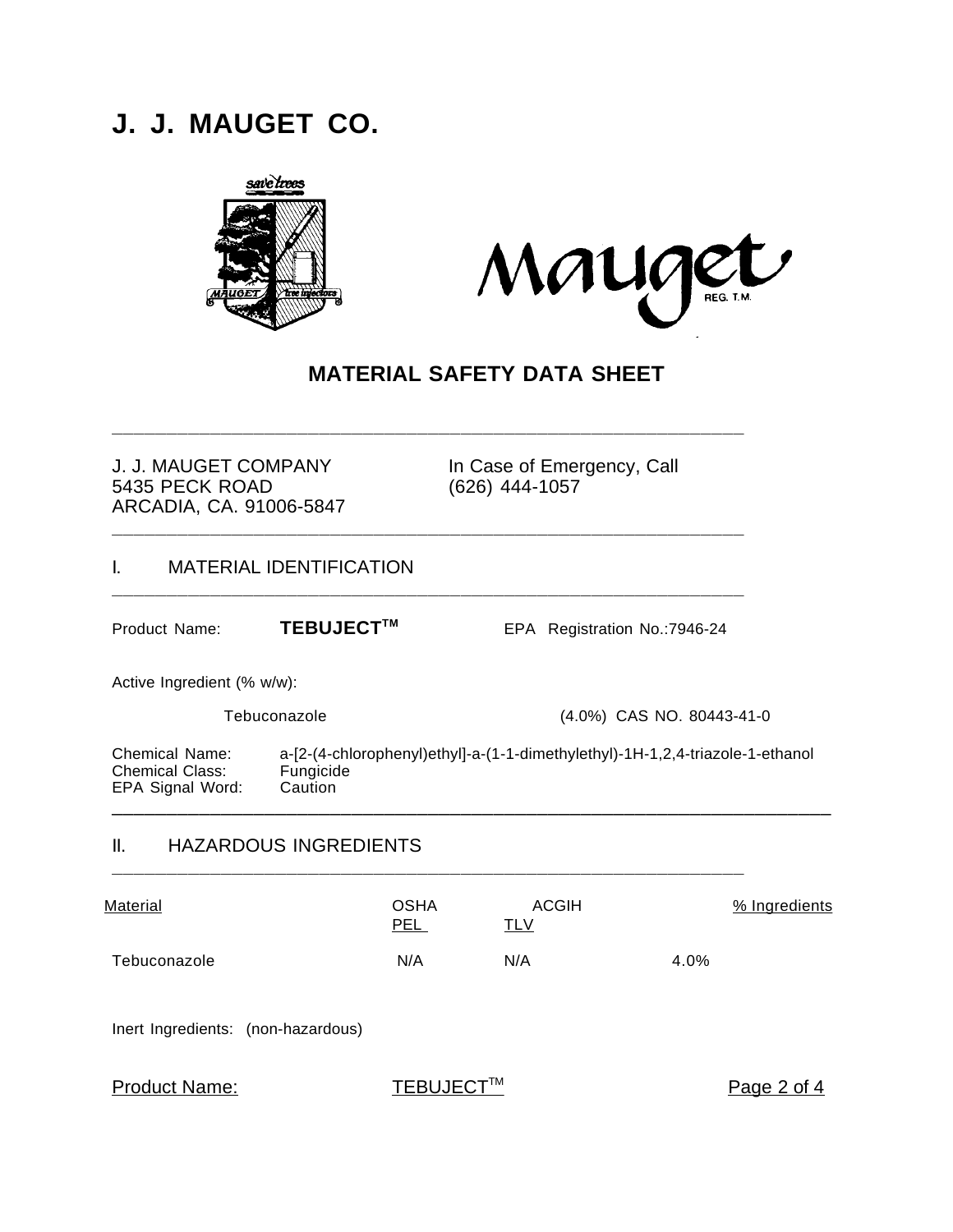#### III. FIRST AID PROCEDURES

If poisoning is suspected, immediately contact a physician, the nearest hospital, or the nearest Poison Control Center. Tell the person contacted the complete product name, and the type and amount of exposure. Describe any symptoms and follow the advice given.

\_\_\_\_\_\_\_\_\_\_\_\_\_\_\_\_\_\_\_\_\_\_\_\_\_\_\_\_\_\_\_\_\_\_\_\_\_\_\_\_\_\_\_\_\_\_\_\_\_\_\_\_\_\_\_\_\_\_\_\_\_\_\_\_\_\_

- Ingestion: Call a physician or Poison Control Center. Drink 1 or 2 glasses of water and induce vomiting by touching back of throat with finger, or if available, by administering syrup of ipecac. If person is unconscious, do not give anything by mouth and do not induce vomiting.
- Eye Contact: Flush eyes with plenty of water. Call a physician if irritation persists.

\_\_\_\_\_\_\_\_\_\_\_\_\_\_\_\_\_\_\_\_\_\_\_\_\_\_\_\_\_\_\_\_\_\_\_\_\_\_\_\_\_\_\_\_\_\_\_\_\_\_\_\_\_\_\_\_\_\_

**\_\_\_\_\_\_\_\_\_\_\_\_\_\_\_\_\_\_\_\_\_\_\_\_\_\_\_\_\_\_\_\_\_\_\_\_\_\_\_\_\_\_\_\_\_\_\_\_\_\_\_\_\_\_\_\_\_\_**

**\_\_\_\_\_\_\_\_\_\_\_\_\_\_\_\_\_\_\_\_\_\_\_\_\_\_\_\_\_\_\_\_\_\_\_\_\_\_\_\_\_\_\_\_\_\_\_\_\_\_\_\_\_\_\_\_\_\_**

- Skin Contact: Wash with plenty of soap and water. Get medical attention if irritation persists.
- Inhalation: Remove victim to fresh air. Give artificial respiration if no beathing. Get medical attention.

#### IV. HEALTH HAZARD INFORMATION

| Symptoms of Exposure: |                                    | Skin and eye contact are the most likely routes of exposure. Causes<br>eye irritation. Slightly irritating to skin. |  |
|-----------------------|------------------------------------|---------------------------------------------------------------------------------------------------------------------|--|
| Routes of Entry:      | Inhalation:<br>Skin:<br>Ingestion: | Yes<br>Yes<br>Yes                                                                                                   |  |
| Carcinogenicity:      | NTP:<br>IARC:<br>OSHA:             | Not Listed<br>Not Listed<br>Not Listed                                                                              |  |
|                       |                                    |                                                                                                                     |  |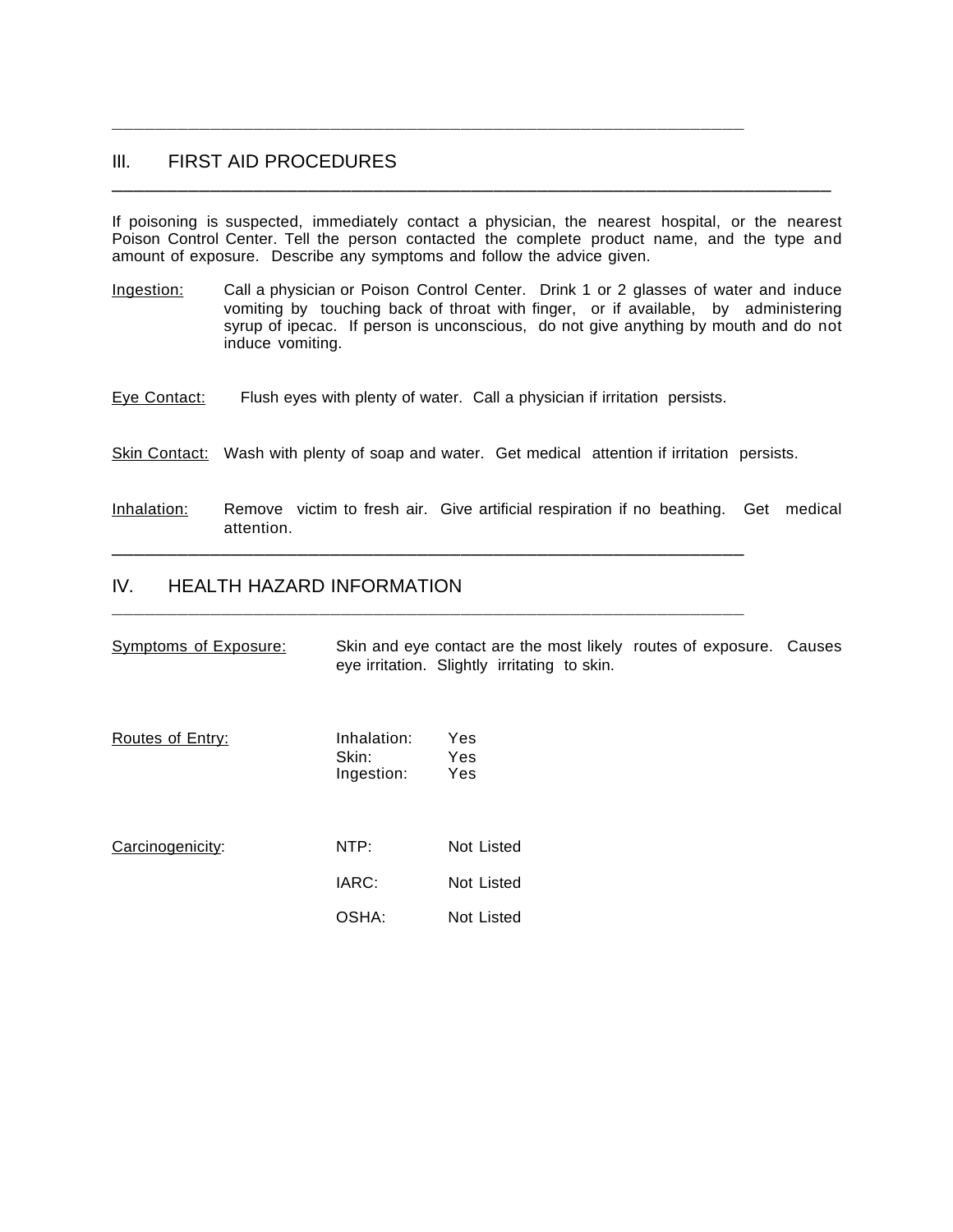**\_\_\_\_\_\_\_\_\_\_\_\_\_\_\_\_\_\_\_\_\_\_\_\_\_\_\_\_\_\_\_\_\_\_\_\_\_\_\_\_\_\_\_\_\_\_\_\_\_\_\_\_\_\_\_\_\_\_**

**\_\_\_\_\_\_\_\_\_\_\_\_\_\_\_\_\_\_\_\_\_\_\_\_\_\_\_\_\_\_\_\_\_\_\_\_\_\_\_\_\_\_\_\_\_\_\_\_\_\_\_\_\_\_\_\_\_\_**

# V. PHYSICAL HAZARD INFORMATION

| <b>Physical Properties</b>                                                                                                                                                    |                                                                                                                                                                                                              |
|-------------------------------------------------------------------------------------------------------------------------------------------------------------------------------|--------------------------------------------------------------------------------------------------------------------------------------------------------------------------------------------------------------|
| <b>Boiling Point:</b><br>Specific Gravity:<br>Vapor Pressure:<br>Vapor Density:<br><b>Melting Point:</b><br>Evaporation Rate:<br>Solubility in Water:<br>Appearance:<br>Odor: | 352 <sup>0</sup> , 178 <sup>0</sup> C<br>Density = $1.09$<br>0.2 mm Hg @ $20^{\circ}$ C, 68°<br>F<br>2.7 (air = 1)<br>N/A<br>Slow $(<.01)$<br>Limited<br>Capsule filled with amber liquid<br>Woody fragrance |
| <b>Fire and Explosion</b><br>Flash Point:<br>Flammability Limits:<br><b>Reactivity</b><br>Stability:                                                                          | 188 ${}^0$ F, 87 ${}^0$ C Tag closed cup<br>UEL: 1.5%<br>LEL: 9.7%<br>Stable under normal storage conditions.                                                                                                |
| Hazardous Decomposition:                                                                                                                                                      | Combustion produces carbon monoxide, carbon dioxide and<br>sulfur oxides.                                                                                                                                    |
| Hazardous Polymerization:                                                                                                                                                     | Will Not Occur.                                                                                                                                                                                              |
| Conditions to Avoid:                                                                                                                                                          | Heat, sparks and open flame.                                                                                                                                                                                 |
| Incompatibility:                                                                                                                                                              | Avoid oxidizers.                                                                                                                                                                                             |
|                                                                                                                                                                               |                                                                                                                                                                                                              |

## VI. ENVIRONMENTAL PROTECTION

Waste Disposal Method: Observe all federal, state and local laws concerning health and environment.

**\_\_\_\_\_\_\_\_\_\_\_\_\_\_\_\_\_\_\_\_\_\_\_\_\_\_\_\_\_\_\_\_\_\_\_\_\_\_\_\_\_\_\_\_\_\_\_\_\_\_\_\_\_\_\_\_\_\_**

**\_\_\_\_\_\_\_\_\_\_\_\_\_\_\_\_\_\_\_\_\_\_\_\_\_\_\_\_\_\_\_\_\_\_\_\_\_\_\_\_\_\_\_\_\_\_\_\_\_\_\_\_\_\_\_\_\_\_**

In case of Fire: Use water spray, dry chemical, alcohol foam, or carbon dioxide extinguishing media. For special fire fighting procedures: use self-contained breathing apparatus and full protective clothing. Use water spray to cool nearby containers and structures exposed to fire. If water is used as an extinguishing media, the contaminated area must be diked to keep the contaminated water out of all water supplies. Observe all government regulations on spill reporting, and handling and disposal of waste.

| Unusual Fire and Explosion Hazards: | None      |             |
|-------------------------------------|-----------|-------------|
| <b>Product Name:</b>                | TEBUJECT™ | Page 4 of 4 |